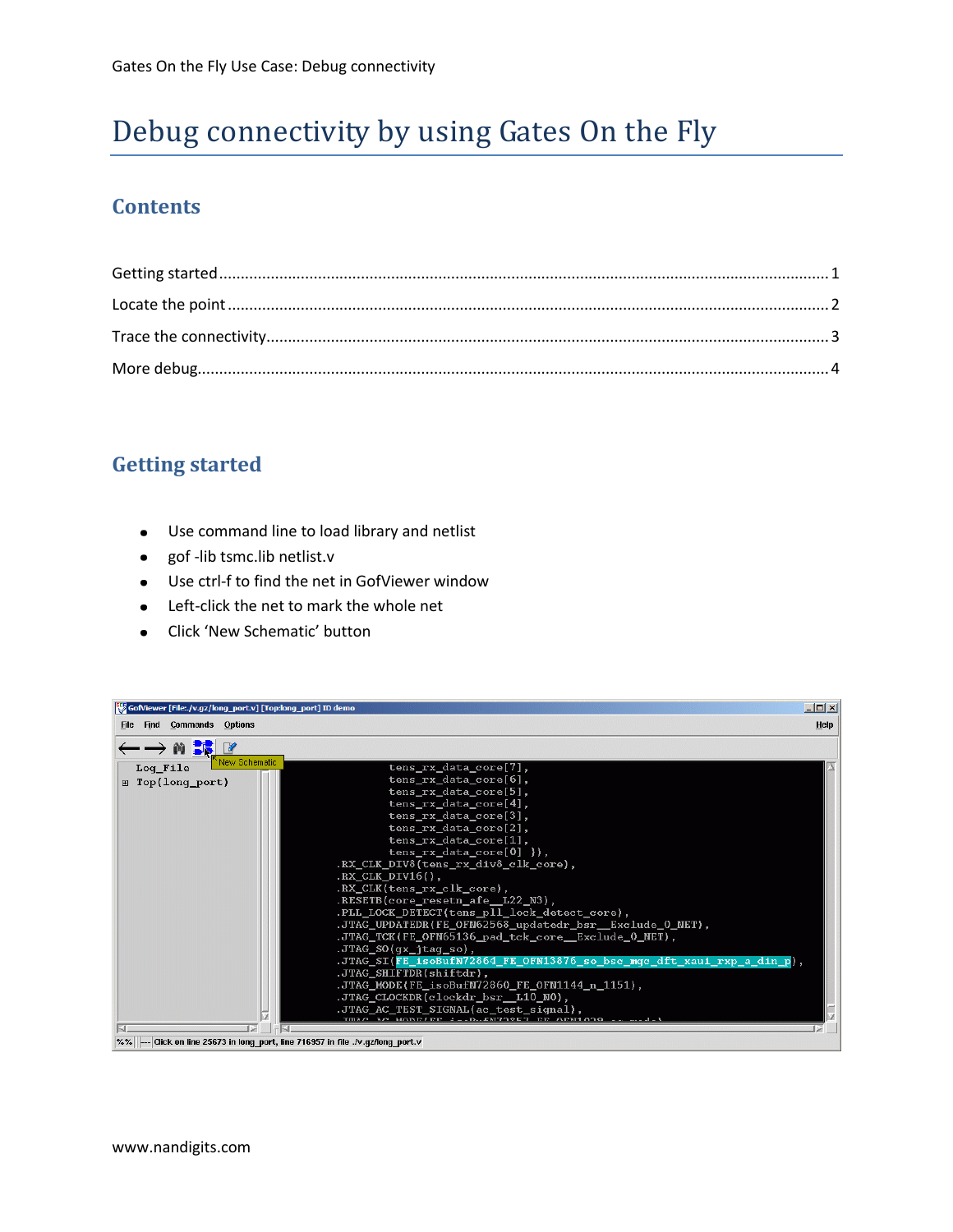# <span id="page-1-0"></span>**Locate the point**

- Mouse middle-button click on input/output pins of a cell to expand the schematic
- In case of P&R netlist, one path may have lots of buffers/inverters
- Use 'Show until non-buffer on Schematic' to speed up the trace
- Mouse right-button click on the schematic to pop up menu

| GofTrace, Schematic 1, Zoom 1.00:1, ID demo, |                                                                                                                                         |                                    | $\Box$     |
|----------------------------------------------|-----------------------------------------------------------------------------------------------------------------------------------------|------------------------------------|------------|
| Schematic ECO Waveforms<br><b>File</b>       | <b>Options</b><br><b>Commands</b>                                                                                                       |                                    | Help       |
| Œ<br>a<br>Ы                                  | KR<br>$QQ \parallel 00 \pm \infty$<br>$\perp$ ECO                                                                                       |                                    |            |
|                                              | qx_jtag_ac_debug_ctrl[2]_JTAG_AC_DEBUG_CTRL[2]                                                                                          |                                    | $\epsilon$ |
|                                              | gx_jtag_ac_debug_ctrl[3]_JTAG_AC_DEBUG_CTRL[3]                                                                                          |                                    | C.         |
|                                              | gx_jtag_ac_debug_ctrl[4]_JTAG_AC_DEBUG_CTRL[4]                                                                                          |                                    |            |
|                                              | qx_jtaq_ac_debuq_ctrl[5]                                                                                                                | JTAG_AC_DEBUG_CTRL[5]              | F          |
| ift xaui rxp a din p                         | fC72864 FE OFN13876 so bsc mgc dft xaui rxp and:<br><sub>p</sub> debug.ct<br>psc mgc d<br>FE isoBufN72864 FE OFNI387                    | <b>HT AEx pCa_QUEHNGp_CTRL [6]</b> |            |
|                                              | d                                                                                                                                       | TAG_AC_DEBUG_CTRL[7]               |            |
|                                              | <b>I Show Logic Cone</b>                                                                                                                | TAG_AC_DEBUG_CTRL[8]               |            |
|                                              | Show until non-buffer on Schematic<br>Å                                                                                                 | TAG_AC_INIT_RX                     |            |
|                                              | List Connectivity for Net FE OFN13876 so bsc mgc dft xaui rxp a din p                                                                   | TAG AC LBEN                        |            |
|                                              | <b>List Fanin Endpoints</b>                                                                                                             | TAG AC MODE                        |            |
|                                              | <b>List Fanout Endpoints</b>                                                                                                            | TAG_AC_TEST_SIGNAL                 |            |
|                                              |                                                                                                                                         | <b>TAG CLOCKDR</b>                 |            |
|                                              | <b>Find Matching Gates in Schematic</b>                                                                                                 | TAG MODE                           |            |
|                                              | <b>Find Matching Nets in Schematic</b>                                                                                                  | TAG SHIFTDR                        |            |
| FE isol                                      |                                                                                                                                         | TAG SI                             |            |
|                                              | <b>Place &amp; Route</b>                                                                                                                | TAG TCK                            |            |
|                                              | FE_OFN62568_updatedr_bsr_Exclude_0_NET_JTAG_UPDATEDR                                                                                    |                                    |            |
|                                              | core_resetn_afe_L22_N3RESETB                                                                                                            |                                    |            |
|                                              | LTIELO_3502_NETSYS_CLK                                                                                                                  |                                    |            |
|                                              | core_tx_clk_xs_L3_N6TX_CLK_IN                                                                                                           |                                    |            |
|                                              | FE_PHN124228_core_tx_data_xs_0                                                                                                          | TX_DATA[0]                         |            |
|                                              | FE PHN79061_core_tx_data_xs_10                                                                                                          | TX DATA[10]                        |            |
|                                              | FE_PHN78851_core_tx_data_xs_11                                                                                                          | TX DATA[11]                        |            |
|                                              | FE_PHN123650_FE_MY_BUF_ECO9_N154_FE_PHN78919_core_tx_data_xs_12                                                                         | TX_DATA[12]                        |            |
|                                              | FE_PHN79216_core_tx_data_xs_13                                                                                                          | TX_DATA[13]                        |            |
|                                              | FE_PHN79190_core_tx_data_xs_14_                                                                                                         | TX DATA[14]                        |            |
|                                              | FE PHN78913 core tx data xs 15                                                                                                          | TX_DATA[15]                        |            |
|                                              | FE PHN78866 core tx data xs 16                                                                                                          | TX DATA[16]                        |            |
|                                              | FE_PHN79075_core_tx_data_xs_17                                                                                                          | TX DATA[17]                        |            |
|                                              | FE PHN78852 core tx data xs 18                                                                                                          | TX DATA[18]                        |            |
|                                              | FE_PHN78921_core_tx_data_xs_19                                                                                                          |                                    |            |
|                                              | FE_OFCN95781_FE_PHN79206_core_tx_data_xs_1                                                                                              | TX_DATA[19]                        |            |
|                                              | FE PHN125103 core tx data xs 20                                                                                                         | TX_DATA[1]<br>TX DATA[20]          |            |
|                                              | Page 1.10<br>FE PHN78781 core tx data xs 21                                                                                             | TX DATA[21]                        |            |
|                                              | $\overline{a}$<br><b>WWW.WARRANTOO</b>                                                                                                  |                                    |            |
|                                              | One port selected: Top(long port)/FE isoBufC72864 FE OFN13876 so bsc mgc dft xaui rxp a din p/A Use Mouse-Middle-Button to trace the co |                                    |            |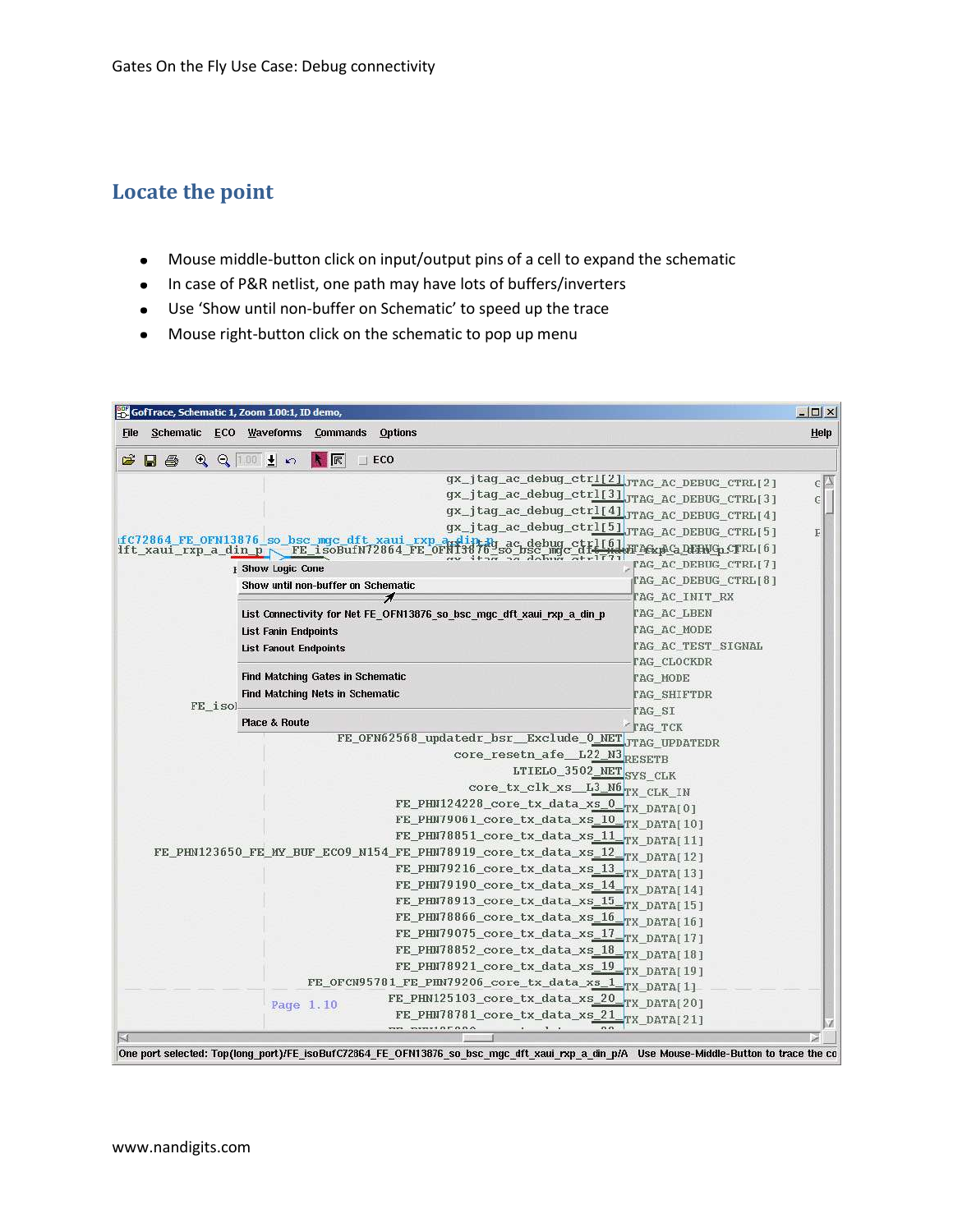## <span id="page-2-0"></span>**Trace the connectivity**

- The circuit is traced until non-buffer or inverter  $\bullet$
- Zoom out to view the whole path $\bullet$

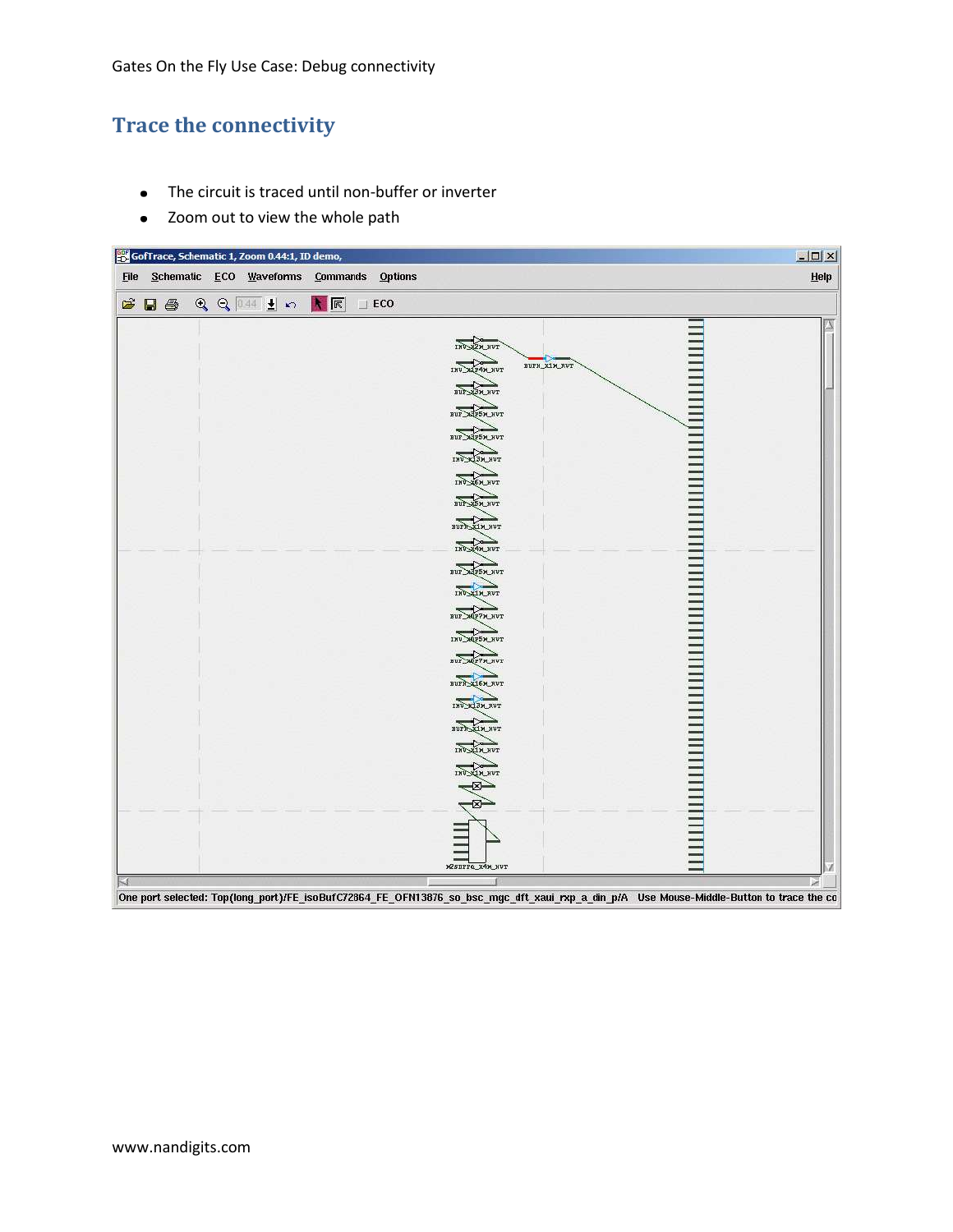### <span id="page-3-0"></span>**More debug**

- Do more trace by mouse middle button click on input output pins
- You can use delete key to remove not used gates and wires